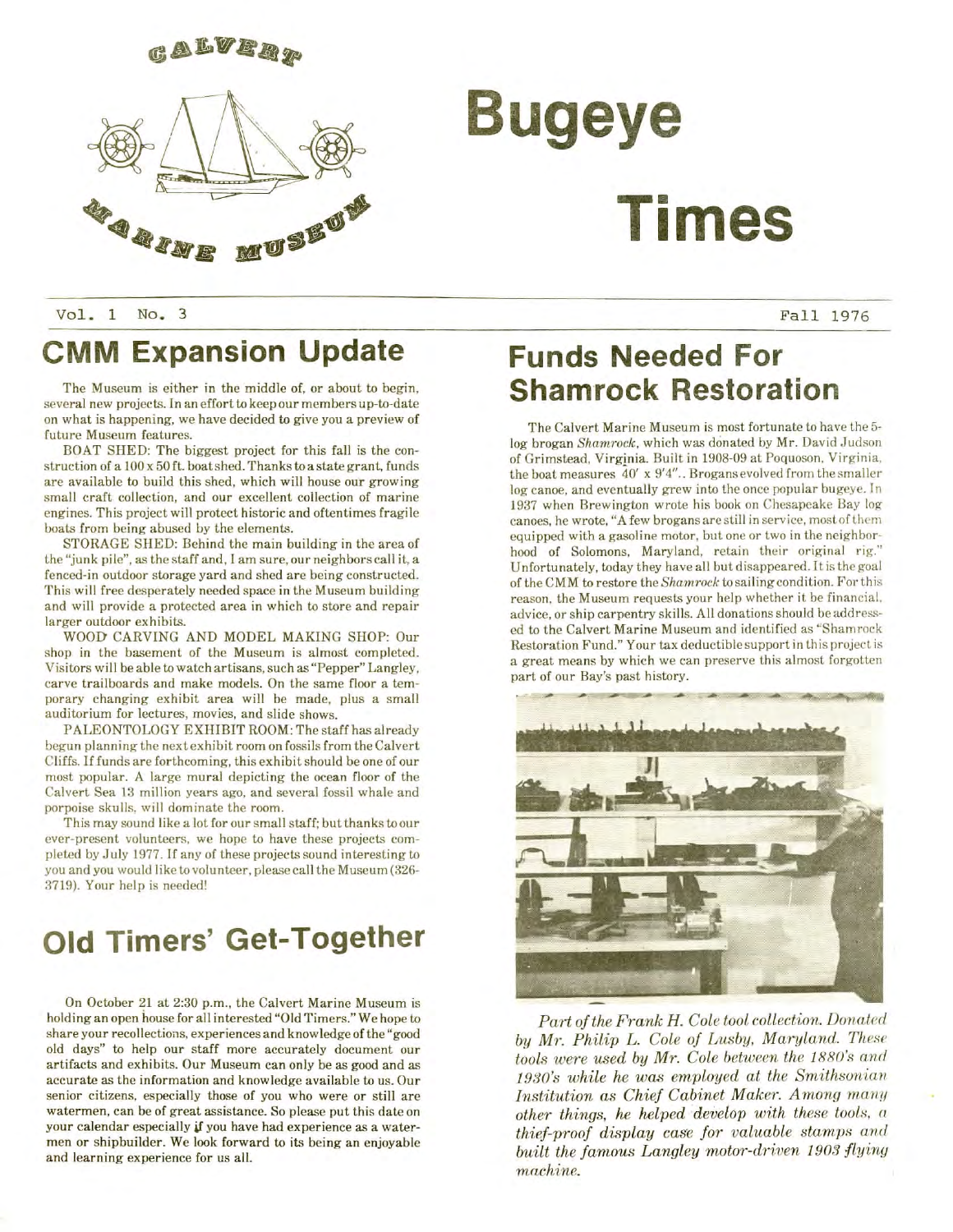

### **Summer Student Employment Program**

The Museum really made progress this past summer thanks to ten temporary employees. Gerald Barnes, Wayne Brooks, Rodney Brooks, Melvin Mason, Avon Barnes, and Robert Holland were employed at the Museum under the Calvert County Bicentennial Grant. Marcie Ciesielski, Joyce Sewell, Bill Clarke, and Tony Jones were employed through the county summer aid program.

Marcie and Joyce did a fine job of cataloging the recent maritime artifact acquisitions in the inventory. Both girls are now enrolled at Towson State University, Marcie in her first year of nursing, and Joyce in the academic program.

The young men did a variety of jobs: chipped and painted anchors; tore down an old barn; worked on the floating exhibits; did ground maintenance; and helped to put up the fence for the storage area. All have now returned to school with the exception of Rodney Brooks. Rodney, a 1976 high school graduate, is continuing at the Museum for the duration of the grant.

All of these young men and women did a terrific job. I know the staff and volunteers will greatly miss their help. Both programs were very successful. It is hoped that this support can be continued in the summers to come.

### **Tours And Special Events**

October 21. Old Timers; Get-Together (see news article in this issue for details.

November 6. Bus trip to Lundeberg School, Piney Point, Maryland, the largest training facility for merchant seafarers in the United States. Tour grounds and eat lunch in school's galley. Bus departs Prince Frederick at 8:30 a.m. Tickets must be purchased in advance to be assured of space. Send check for

\$6.00 with your name, address, and phone number to the Museum no later than October 30. Space is limited, so register early.

November 11. *Volunteers'Night* (see news article in this issue for details).

## **Volunteers To Be Honored**

The evening of November 11 is a date for CMM volunteer hosts and hostesses to keep open on their calendars. The occasion will be a special get-together to honor all those who have donated so freely of their time to the Museum.

Such a special recognition night has certainly been earned by the volunteers. .On May 6, thirty-three of them met at the Museum to meet each other and to exchange ideas for the better working of the volunteer program. Lady volunteers have provided light refreshments to follow each of the lecture series programs. Sixty-eight persons have done 296 hours of host duties since May 1. In addition, several ladies have scheduled themselves for weekly day duty in the Ship's Store. Mrs. Kay Wood and Mrs- Edward Cherry are working alternate week-ends (that means seven hours on Saturday and four hours on Sunday) in the; Store. Jim Buys has painted the fence in addition to his inside host duties; George Van Winkle continues to be Chief Carpenter, all on his own time; Penner Langley puts the flags out and opens. In the doors on week-ends as a service. up the doors on week-ends as a service.<br>The volunteer service makes the Museum available to the

public. There are no paid attendants. Soon November 11 we will honor those people who keep the Museum open on week-ends and holidays. All volunteers are encouraged to attend.

> *Please send a year of BUGEYE TIMES an my gift to the following:*

*(We'll send you a gift card to announce each subscription.)*

*\$7.50 Family \$2.50 Student (25 yrs. or under)*

| (please print) |       |                   |  |
|----------------|-------|-------------------|--|
| Address        |       | Apt No.           |  |
| City           | State | Zip/Zone/Postcode |  |

 $\square$  Please check here if recipient is a college student

#### *Please Enclose Check;*

|           | (please print) |
|-----------|----------------|
| Address   |                |
|           | Zip Code       |
| City      | State          |
| Signature |                |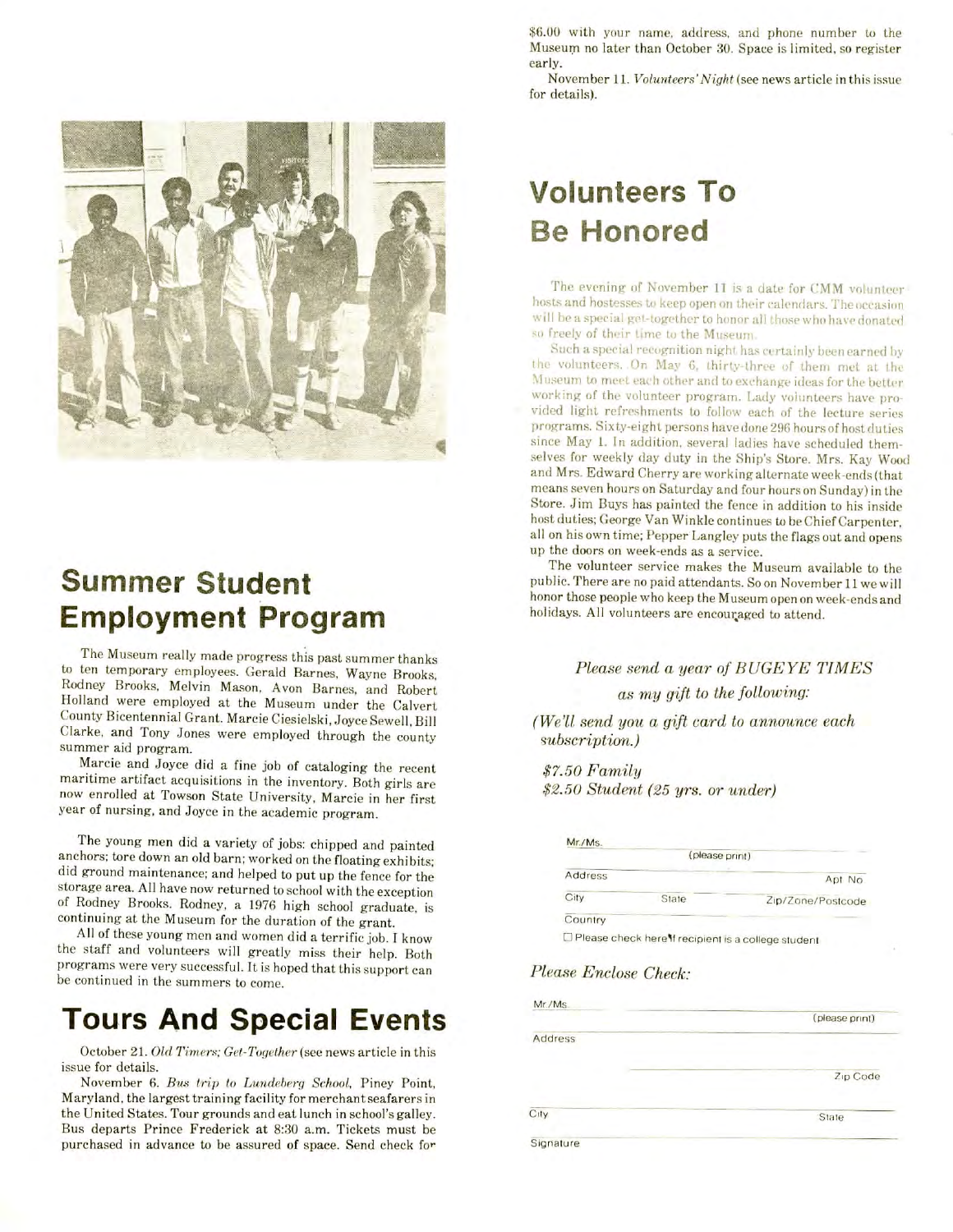### **Calendar For Fall-Winter Programs**

LECTURE SERIES: 7:30 p.m. at Museum (unless otherwise noted).

Sept. 28.

Mr. Tom Wisner - CHESAPEAKE BORN. Tom is known to all Museum goers by the tape in the "Life of the Waterman" exhibit room. His lecture will be an overview of the Chesapeake Bay system - what makes it tiek - and a commentary on the nature of life below and above the surface.

#### \*Oct, 11.

Mr. Frank Hennessy-THK BEAUTIFUL CHESAPEAKE. Mr. Hennessy has spent many years sailing the Bay and recording his travels with his camera. Everyone who loves the Bay will enjoy this slide lecture. This lecture will be held at the Appeal Elementary School. It will be necessary to secure tickets in ADVANCE. (See footnote).

#### Oct. 29.

Mr. Harry Jones—STEAMBOATS OF THE CALVERT AREA. Mr. Jones is a member of the Historic Steamboat Association and has been a "Steamboat Buff" for a number of years. His lecture will bring happy memories of days gone by for Calvert's Old Timers.

#### Nov. 4.

Elizabeth Brigham-SEAFOOD COOKERY. Mrs. Brigham, County Home Demonstration Agent, with her own keen interest, as well as her specialized training, will make this demonstrationlecture a "mnst" for anyone who cooks or eats the delicacies from the Bay. Lecture will be held at the County Extension Service Office across from the Court House.

#### Nov. 19,

Dr. Blake Blackwelder—GEOLOGIC AND PALEONTO-LOGIC HISTORY OF THE CHESAPEAKE GROUP. Dr. Blackwelder is Paleontologist with the U. S. Geological Survey at the Smithsonian Institution and is an authority in his field. This lecture will be of special interest to the many fossil hunters in our county.

#### CLASSES:

#### WOODCARVING:

*Decoy and Small Birds.* Carve waterbird, decoy, or song bird. Supply own equipment. Four demonstration-laboratory sessions. 7:30-9:00 p.m. Thursdays. September 30, October 7,14, 21. Russell Leitch, Jr.

*Power and Sail Model Building.* Build from scaled plans a completely fitted ship. 7:30-9:00 p.m. Tuesdays. October 26, November 2, 9, 16. Instructors: Norm Riker and Roy Emmons. *Christmas Gift Making.* Simple one-hour projects to use for gifts -jewelry, caps, tote bags, macrame, gift cards, wind chimes, etc. 1:00-2:30 p.m. Saturdays. .November 27 and December 4. Instructors: Artisans who supply Ship's Store.

\*-AIl lectures and classes are free to members of the Museum *except* for the one by Mr. Frank Hennessy on October 11 at the Appeal Elementary School. It will be necessary to charge \$1.00 for members and \$2.00 for non-members. There are no funds to finance this special lecture and we feel Mr. Hennessy's reputation justifies this unusual procedure. To secure your tickets, send check and stamped self-addressed envelope to the Museum by October 1. Space is limited, so order early.

# **Recent Acquisitions**

Mrs. Roy E. Blick: Books from the National Academy of  $Mrs.$ ences.<br>Robert Coffin: Pictures of the Chesapeakees of the Chesapeakees of the Chesapeakees of the Chesapeakees of the

Mr. and Mrs. Robert Coffin: Pictures of the Chesapeake *Constitution.*  $Sittutton.$ 

National Association of Bank Women, Inc., Ms. Marilyn L. Jumalon, Bicentennial Chairman: Donation for Dogwood Tree<br>for Museum grounds. Museum grounds.

Ablert W. Zahniser, Sr.: Captair rigged ship Augustus, circa 1818-20.

Mr. R. M. Bailey: Photograph of the Drum Point Lighthouse. Mr. Graham Wood: Numerous artifacts pertaining to steamboats from the Graham Wood Steamboat Memorabilia. collection. These include the oil lamp, now serving as the Museum portico light, from the Anne Arnadel and the running. light on display in the Museum, from the same ship.

Mrs. Helen L. Lowe: Indian stone drill point.

Mr. Laurence N. Albee: Ralph Paine's book on Commodore Joshua Barney. Mr. Philip Lines: Indian artifacts on loan for the "Life of the

Wr. Philip Lines: Mr. Frederick Tilp: Back issues of the *Tiller* and *Slciftfifr*

mr. r red Mr. Tim Brown: Indian arrowhead found at Western Shore Shore Shore Shore Shore Shore Shore Shore Shore Shore Shore Shore Shore Shore Shore Shore Shore Shore Shore Shore Shore Shore Shore Shore Shore Shore Shore Shore Shore

 $MT-1$ Mr. Richard 0. White, Sr.: 1900 *Calt-cri ('otnitij Soli* .SVmv/.

Ir. Richard O. White, Sr.: 1900 Calvert County Soil Su Lord Calvert Yacht Club: Club Burgee and donation.

Mr. William A. Tettimer and Mr. Thomas J. Younger: 1937 Star sailboat No. 670, Double Trouble.

Mr. Andrew Hollingsworth and Mr. Higgs: Crab with abnormal claw. rmai claw.

ggs Marine Appraisals, Ltd.: Donation.

Mrs. Ray Hance: Steamboat exhibit case in lobby.

Ms. Sherry Robinson: Snail specimen, *Echophora* quadricostata.  $\frac{1}{\sqrt{2}}$ 

mithsonian Associates: Donation.

Ms. Nancy Humphreys: Bugeye model Nancy B. II.

Ms. Jeannette Kaylor Byler: Old Fairbank scale house.

Mrs. Rob Dillon: Stingray, 7 ft., 122 lbs.

Ms. Margaret McAuliffe: Old photographs of Solomons.

Mrs. Philip L. Cole: An exceptional collection of over 100 wood carpenter tools.

### **Museum Encourages Local Craftsmen**

 $1969$  when plans for a museum were being discussed, now  $\frac{1}{2}$ In 1969 when plans for a museum were being discussed, no one dreamed that one of its contributions to the development of Calvert County would be the discovery and encouragement of local artisans. The Ship's Store began operation in July 1975 with the work of only two Calvert County craftsmen. Since then, the search for quality merchandise has increased the contributors to 17 persons making dozens of interesting gift items - from jewelry to pot holders; from ceramics to tote bags; from note-<br>paper to belts.  $\alpha$  to be the Ship's Store continues its search for additional items,  $\alpha$ 

As the ships store continues its search for additional items. artisans are found who supply a wide variety of artistic and wellmade merchandise. Some of these persons (Brenda Dowell and Barbara Burkman, for instance) were selling their wares in other places, but most of them used their skills only for their own enjoyment and for gifts to friends. They have found that selling their work has provided needed stimulation to improve their skills as well as making a real contribution to the Museum. Every month one or two additional people are encouraged to offer their help, and so the Museum can chalk up another success<br>in its attempt to enrich the lift of our County.